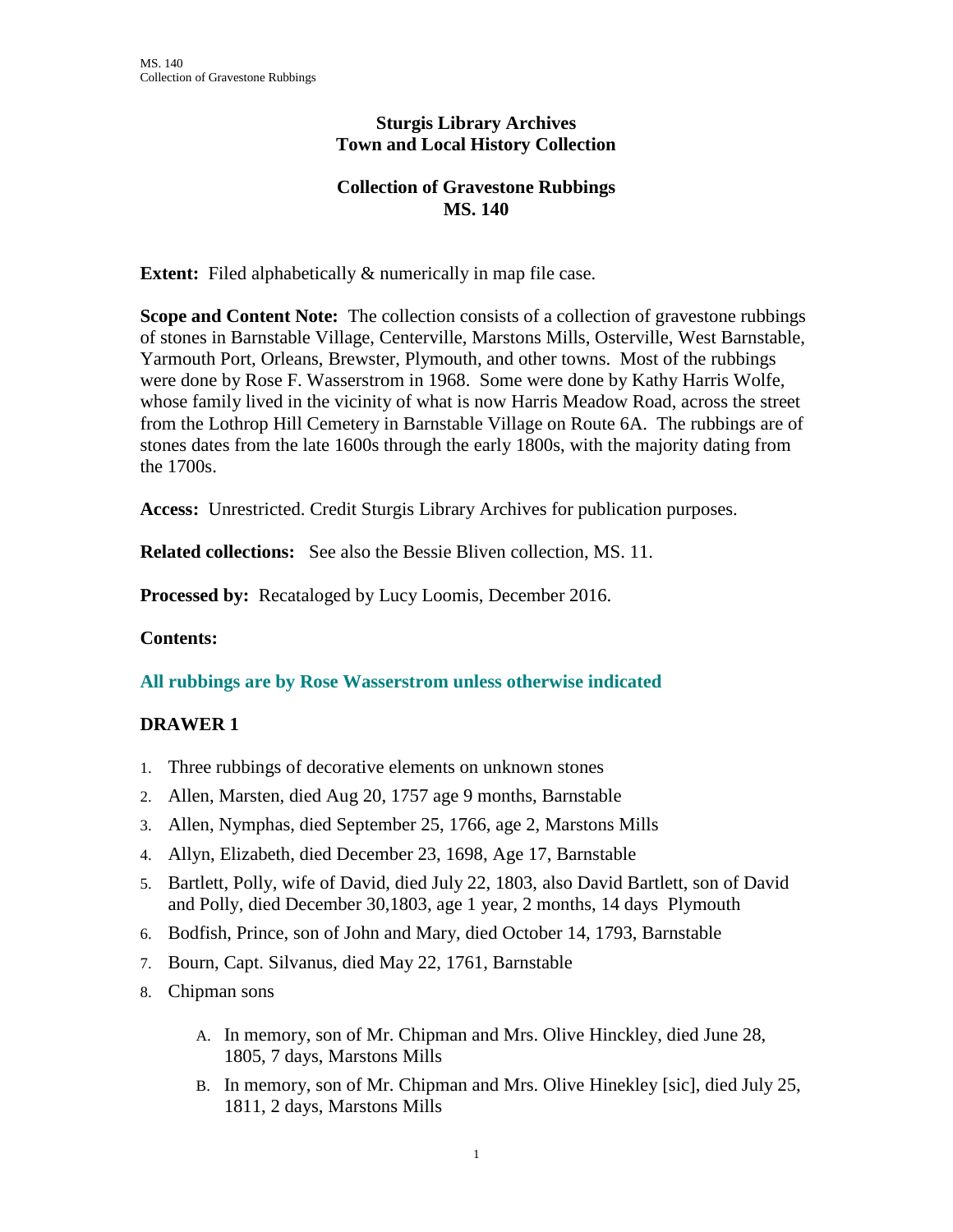- 9. Chipman, Barnabus, died January(?) 29, 1794, Marstons Mills
- 10. Chipman, Walter, son of Joseph and Temperance, died November 7, 1792, Marstons Mills
- 11. Cobb, Sarah, partial rubbing, no dates, town unknown (rubbing creator unknown)
- 12. Cobb, Thomas, died October 1, 1742, town unknown
- 13. Covell, Ephriam, died August 23, 1748, town unknown
- 14. Crocker, the Reverend Mr. Joseph, died March 2, 1772, Orleans
- 15. Crosby, Nancy, daughter of Nathan and Pasha, died November 20, 1810, Osterville
- 16. Davis, Hannah, died May 3, 1739, Barnstable
- 17. Doane, Mercy, partial stone, no dates, town unknown (rubbing creator unknown)
- 18. Gorham, Silvanus, died May 29, 1805, Cobb's Hill (Millway), Barnstable
- 19. Hall, Mehitable, widow of Daniel Hall, died September 22, 1784, Barnstable
- 20. Hallet, Rebeckah, wife of Ebenezer Hallet, died March 23, 1725, South Yarmouth
- 21. Hallett. Two children of Jonathan and Desire Hallett, stillborn, November 7, 1720, Yarmouth Port
- 22. Hinckley, Ebenezer, died June 12, 1780, Barnstable
- 23. Hinckley, Isaac, died December 2, 1802, and Hannah his wife (no date), Barnstable
- 24. Hodges. Sons of Isaac ad Lydia Hodges. Double stone, Osterville.
	- o Joseph, died January 20, 1807, age 6 days
	- o Benjamin, died February 27, 1807, age 6 weeks
- 25. Holmes, Mary Brewster, daughter of Elnathan and Deborah, died September 21, 1794, age 2 months, also thare [sic] son, died September 17, 1795, age 4 hours, Plymouth
- 26. Jones, Francis, son of Francis and Sally, died October 1, 1811, town unknown
- 27. Jones, Silvanus, died March 28, 1806, West Barnstable
- 28. Kingman, Freeman, son of Simeon and Rebecca, drowned January 14, 1793 in his 12<sup>th</sup> year, and in memory of their infant daughter, died October 13, 1791, Orleans
- 29. Lewes, Sarah (wife to James), died March 17, 1698, Barnstable

#### **DRAWER 2**

- 30. Lewes, Thomas, died February 9, 1753, Centerville
- 31. Lothrop, Joseph, died February ?, 1747, Lothrop Hill, Barnstable (rubbing created by Kathy Harris Wolfe)
- 32. Lovell, William, April, 21, 1753, Osterville
- 33. Marson, Samuel, died August 28, 1769, Plymouth (spelling of last name correct)